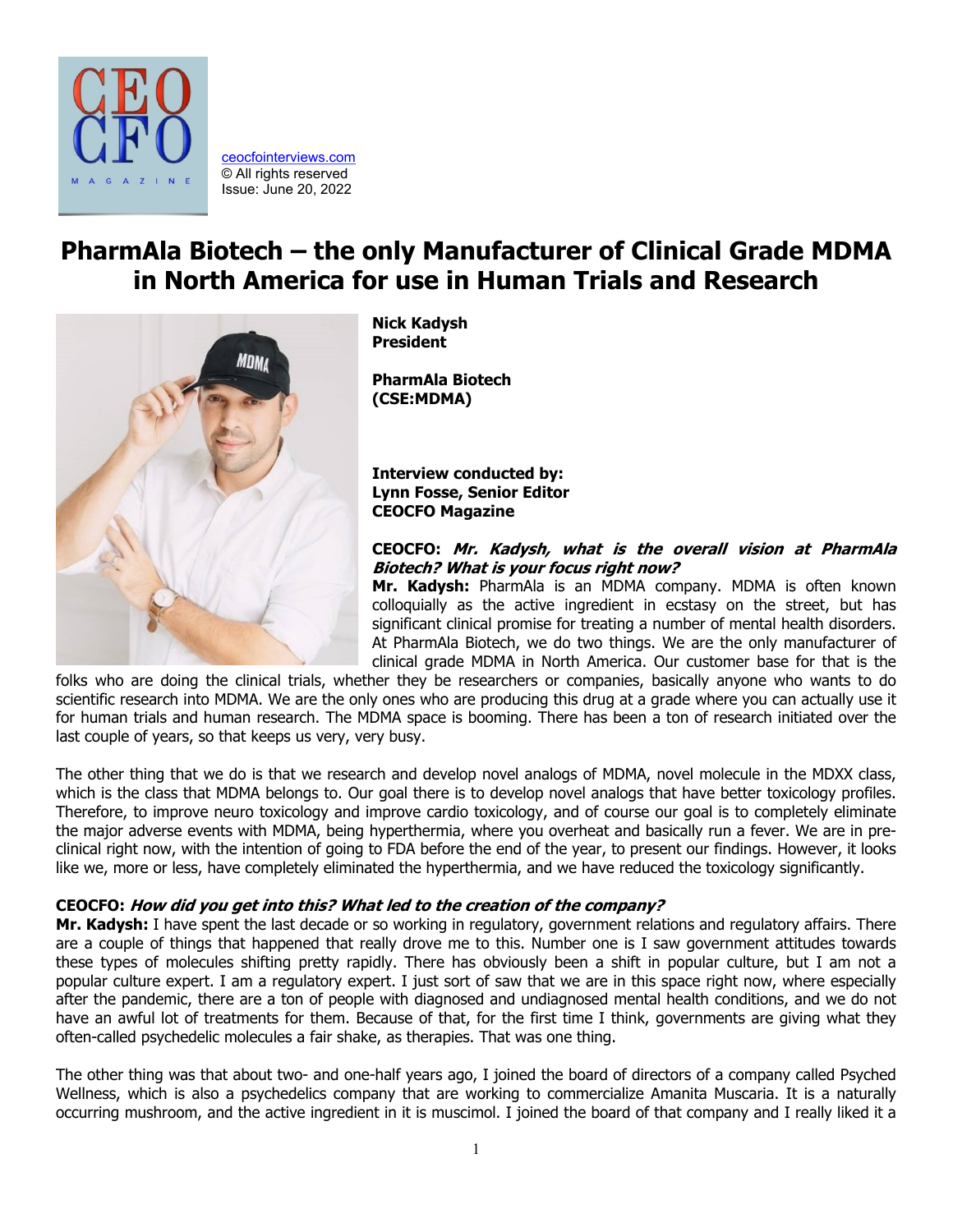lot, and I thought, "Wow, this is a super interesting space, people are doing great things here," and I wanted to be a part of it. Therefore, we started PharmAla.

**CEOCFO: What was the key to getting something that people can use that will not have that hyperthermia? Mr. Kadysh:** Unfortunately, I cannot get into the nitty-gritty of the chemistry that we use, but I will say that the hardest part was actually manufacturing it. Ultimately, the chemistry involved is not that hard. As we all know there are a bunch of black market MDMA's floating around, with some guys making it in bathtubs. The hard part is making it to a very high grade of purity, making it with the controlled processes that you need in pharmaceutical manufacturing. Any manufacturing is hard. Manufacturing something that is going to go into someone's body is incredibly challenging. Therefore, we had to build a really excellence centered manufacturing organization.

We had to build a regulatory first organization, that was going to take the letter of the law and the spirit of the law, and make it the biggest priority, in order to drive trust with our customers, and our customers are very demanding! Ultimately, they are researchers, and if we make something that they do not have faith in, then that will call into question their own research. We had to be perfect from the get-go. It was a real challenge.



#### **CEOCFO: What, from your past experience in the regulatory arena, do you understand that perhaps less knowledgeable people do not, that is allowing you to go on a path that is going to be successful?**

**Mr. Kadysh:** Honestly Lynn, I think that in this space, specifically with psychedelics, I deal with many CEOs all the time who do not think about regulatory at all, and I actually think that it is the biggest determinate of your success in this space. We are in a highly regulated space, these are controlled substances, these are pharmaceuticals, and if you do not understand what the regulators expect from you, if you do not understand what the rules are, I have to be honest, I just do not see how you could possibly thrive. Therefore, I think that regulatory is an incredibly important part of this. If you look at my team, you will find that the one commonality is that every single person on the PharmAla team has some background in regulatory, because you have to. It is just not a choice. It is mission critical.

**"We are the only ones who are producing this drug at a grade where you can actually use it for human trials and human research. The MDMA space is booming. There has been a ton of research initiated over the last couple of years, so that keeps us very, very busy." Nick Kadysh**

# **CEOCFO: If you are the only company that has developed this, are people flocking to PharmAla?**

**Mr. Kadysh:** That is a good question. There are two things. Number one, MDMA is a known molecule. We are the only ones producing it in North America, but it has been widely known for a long time now. It was first developed in, in think,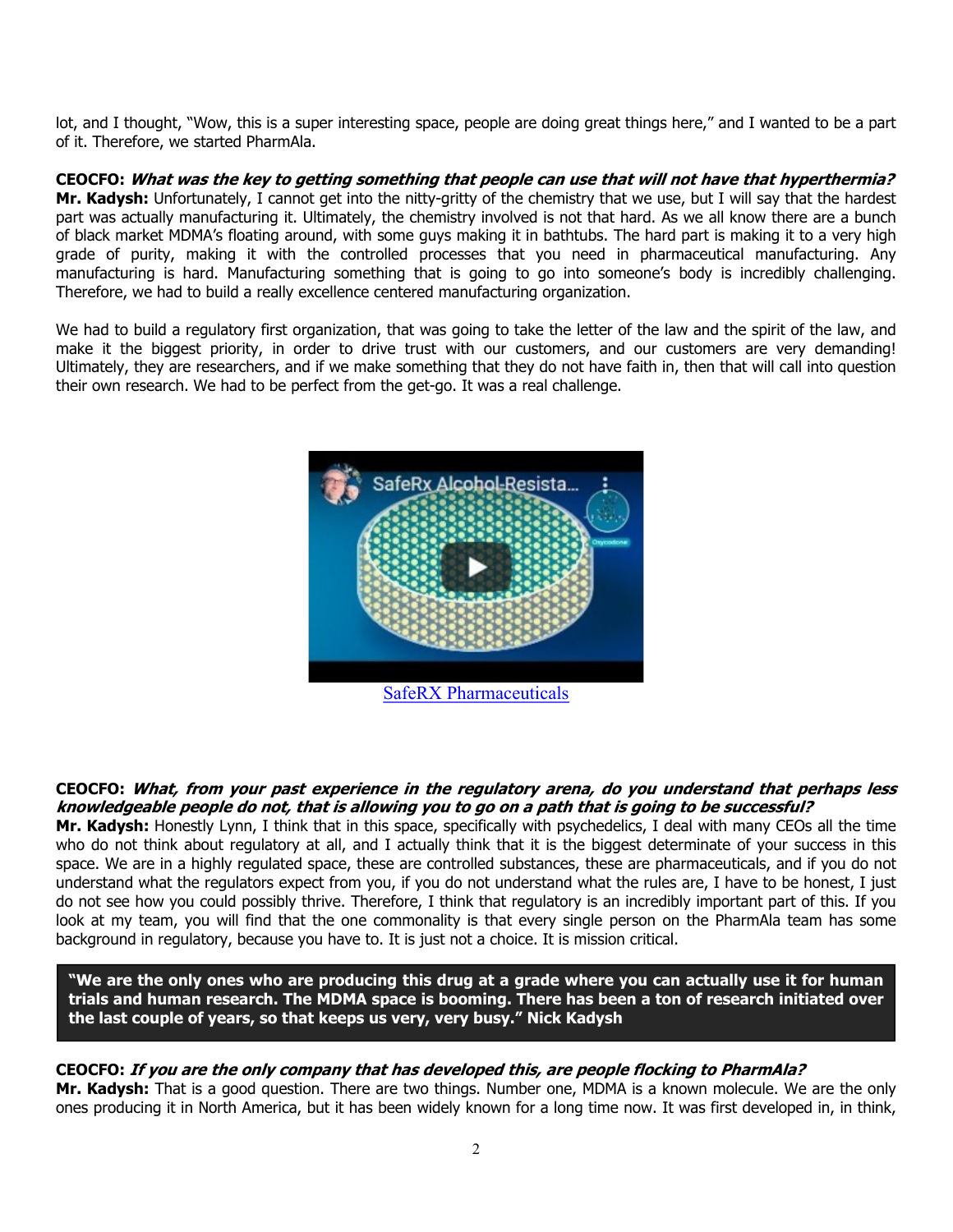1912. It came into broader use in the late 1950s, early 1960s, before being designated as controlled substance in the 1980s.

There is also a very well-known not-for-profit called MAPS, the Multidisciplinary Association for Psychedelic Studies and they have a contract manufacturing operation set up in Europe. We just happen to be the only in North America who are doing this. I will say, I think it is largely due to the efforts of MAPS that there is so much interest in MDMA as a therapeutic molecule. Therefore, I would like to give them all the credit in the world. They are a brilliant organization, and we look to support their work whenever we can.

## **CEOCFO: How do you connect with companies that are doing research in the area? Is it easy to do?**

**Mr. Kadysh:** As it happens, next Friday, the 27<sup>th</sup> of May, I am happy to say that we are going to be launching the first Trade Association for Psychedelics Companies in Canada. I believe this is the first national level trade association for psychedelic companies anywhere in the world, as far as I have seen. It is called Psychedelics Canada and we are launching it on this coming Friday. Therefore, in terms of connecting with other companies and working together, to improve the regulatory landscape, the change the way that these products are used by the general public, that is how we do it.

We do it by working together through our trade association. I happen to be the Chair of the Board of that association. I am super, super pleased that we have gotten to the point where the companies in this industry have come together and formed it, and it argues well for the future of this sector.



## **CEOCFO: What is involved in the manufacturing process?**

**Mr. Kadysh:** Basically, a whole bunch of chemistry that I am not qualified to describe to you.

## **CEOCFO: Are you doing that in house, or are you contracting out?**

**Mr. Kadysh:** We have a value chain that we have developed. We have a series of contract manufacturing labs that work on the product at different stages of its development.

## **CEOCFO: Are you able to ramp up as needed?**

**Mr. Kadysh:** Absolutely! Absolutely! I will be honest, right now it is very much a low volume, high profit sort of environment, because we obviously make a product that is not going to end users, it is going to researchers. Therefore, a very, very high regulatory bar, but at the same time, functionally in B2B sales. I hope that in the future, there will be an opportunity to sell to the general public, as an approved therapeutic molecule, but we are not there yet.

## **CEOCFO: What have you learned up to the point you are today?**

**Mr. Kadysh:** I could easily fill a book! I think the biggest thing I have learned is that success in this space will come, not from one company succeeding, or even two companies succeeding. It will come from a bunch of companies all working together. This is this economic theory of clusters, if you have ever heard of that idea, which is the reason that environments like Silicon Valley are so successful. It is because you have a bunch of companies that all work together, they are all packed into one small geographic area and they all do business with each other, and that allows them to grow in an incubated way together, until they can blossom out and do great work globally. The launch of the association and everything that we have accomplished thus far, that is it.